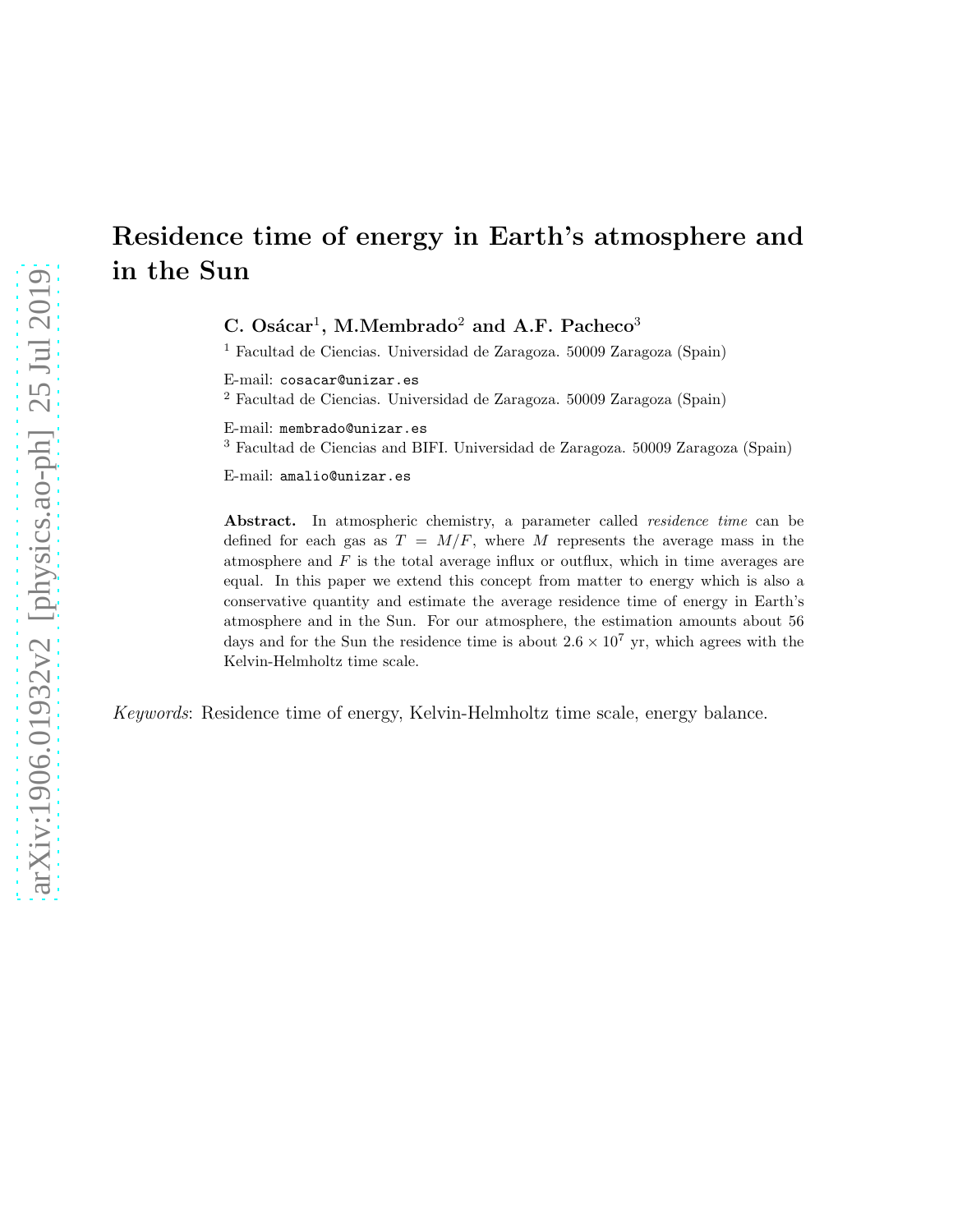### 1. Introduction

When the inflow,  $F_i$ , of any substance into a box is equal to the outflow,  $F_o$ , out of the box, then the amount of that substance in the box,  $M$ , is constant. This constitutes an equilibrium or steady state. Then the ratio of the stock in the box  $(M)$  to the flow rate (in or out  $F_i = F_o = F$ ) is called the residence time and is a time scale for the transport of the substance in the box.

<span id="page-1-0"></span>
$$
t = \frac{M}{F}.\tag{1}
$$

We are refering to a measurable and conserved substance. A good example of this type is the parameter defined in atmospheric chemistry as the average residence time of each individual gas, defined as  $(1)$ . M is the total average mass of a gas in the atmosphere and  $F$  the total average influx or outflux. In time the averages for the whole atmosphere  $F_i$  and  $F_o$  are equal. Another example used in climate studies is the amount of water in a reservoir [\[1\]](#page-6-0). In this case,  $M$  is the amount of water stored in the reservoir and F is the amount of water that goes in and out of the reservoir.

In this paper we want to extend the substance that flows from matter to energy, and estimate the average residence time of energy in Earth's atmosphere and in the Sun. Obviously, in equation [\(1\)](#page-1-0) M and F will now represent the total amount of energy in the system and the energy flux -in or out- respectively. Both cases correspond to steady state problems because the storage of energy in the atmosphere and in the Sun are not systematically increasing or decreasing.

We want to emphasize that the ideas used in this paper are familiar in undergraduate courses of atmospheric physics[\[2\]](#page-6-1) or astrophysics[\[3\]](#page-6-2).

In section [2,](#page-1-1) we consider the Earth's atmosphere as a big box and by using the appropriate energy data from  $[4]$  and  $[5]$  in Eq.[\(1\)](#page-1-0), we compute the time of residence. Due to the educational nature of this journal, in section [3](#page-2-0) we compute the static energy of an air column using two academic methods. This will likely increase the interest of this paper for the instructor in undergraduate courses of atmospheric or environmental science[\[6\]](#page-6-5). In the first method we perform a numerical integration of the pressure data offered in the US Standard Atmosphere. In the second method, we assume that pressure varies with height in an exponential way.

In section [4,](#page-4-0) for the Sun, analogously to what has been done in section [3,](#page-2-0) we have used Standard Solar Model tables to estimate the global Sun's energy. Dividing by the solar luminosity, we estimate the residence time of energy in the Sun. This residence time agrees with the Kelvin-Helmholtz time scale. In section [5](#page-5-0) we present a brief discussion and our conclusions.

#### <span id="page-1-1"></span>2. Forms of energy in the atmosphere and time of residence.

The Earth's atmosphere is a comparatively thin film of gas distributed over the Earth's surface. This justifies the use of a planar atmosphere because the scale height for the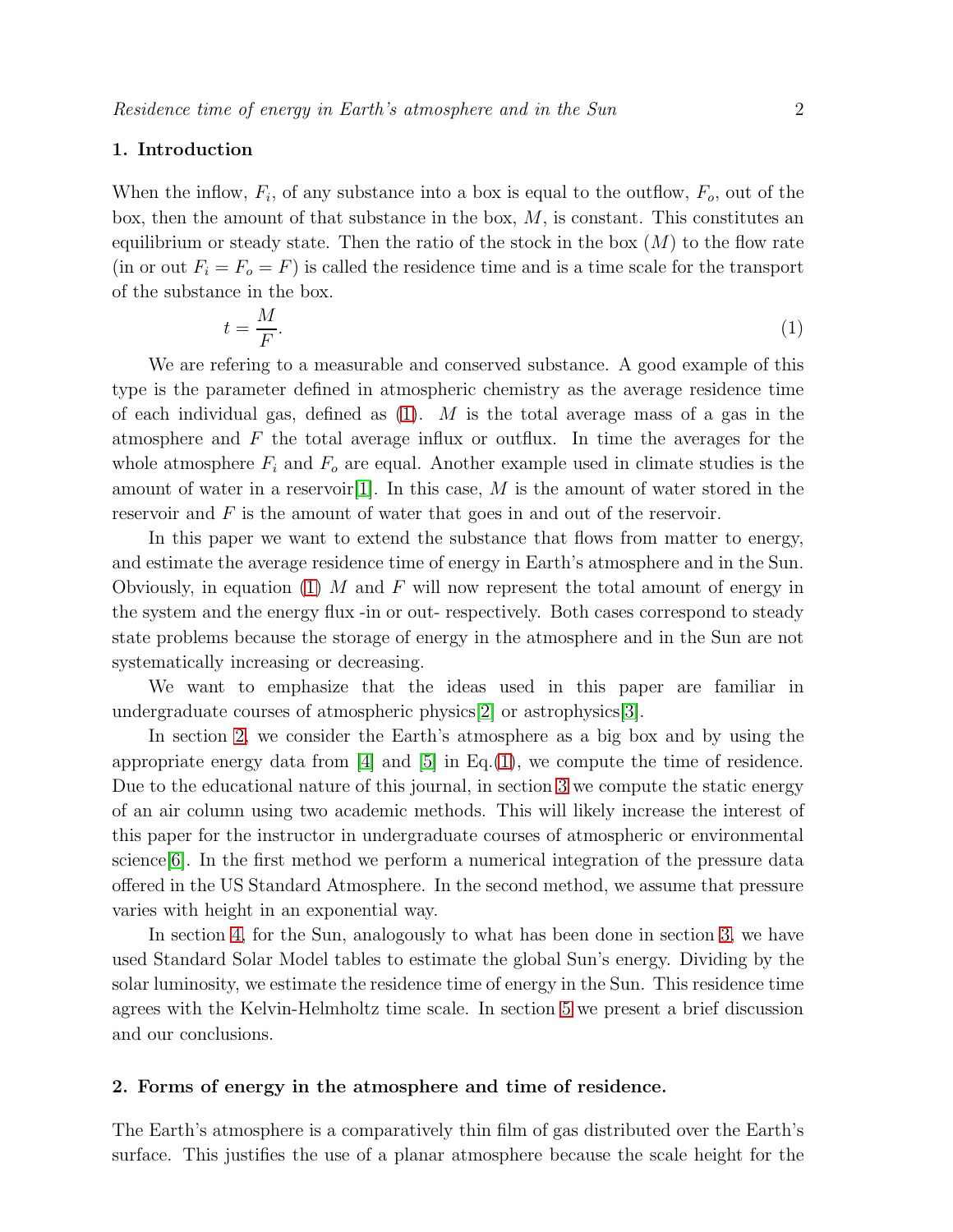vertical decrease in the air density is about 10 Km., which is very small compared with the planetary radius. For such a planar gaseous distribution, we will focus on the air contained in a vertical column with a base of surface unity.

In this section we use the energy data provided by Peixoto and Oort in [\[4\]](#page-6-3). The most important forms of energy in the atmosphere are: the thermodynamic internal energy,  $U$ , the potential energy due to Earths gravity,  $P$ , the kinetic energy,  $K$ , and the latent energy, L, related to the phase transitions of water.

$$
E = U + P + K + L.\tag{2}
$$

The values quoted by these authors per unit surface in units of  $10<sup>7</sup>$  J m<sup>-2</sup> are:

$$
U = 180.3, \quad P = 69.3, \quad K = 0.123, \quad L = 6.38, \quad E = 256.1 \tag{3}
$$

Note that the sum  $S = U + P = 249.6$ , which constitutes the static energy of the atmosphere, is the main component.

For our purpose of computing the time of residence using [\(1\)](#page-1-0), now we only need the inputs, or outputs, of energy in the atmosphere. For this purpose, we use the data cited by Schneider in Ref. [\[5\]](#page-6-4). It is common to express this data in units of  $e = 3.45 \,\mathrm{W m^{-2}}$ , because e is a percentage of the solar irradiance out of the atmosphere. The atmosphere absorbs  $25 e$  of solar energy,  $29 e$  are absorbed at the surface as sensible and latent heats, and finally it absorbs  $100 e$  long wave radiation emitted by the surface. The radiation emitted by the surface is  $104 e$ , but  $4 e$  escapes to space through the called atmospheric window. Thus the total energy input in the atmosphere is:

$$
F_i = 25 e + 29 e + 100 e = 154 e = 531 W m^{-2}.
$$
\n<sup>(4)</sup>

Regarding to the emitted energy flux, we identify two terms for the emitted energy flux, the component emitted towards space,  $66e$ , and that emitted to the planet surface, commonly denoted as the greenhouse effect, 88 e. The sum of the outgoing terms coincides with that of the ingoing terms,  $F_o = F_i = F$ . Thus, using the values of E and F, the estimation of the residence time of energy in our atmosphere, t, is:

$$
t = \frac{E}{F} = \frac{256 \times 10^7 \text{J m}^{-2}}{531 \text{W m}^{-2}} = 4.82 \times 10^6 \text{ s} \approx 56 \text{ days.}
$$
 (5)

#### <span id="page-2-0"></span>3. Estimation of the static energy in a column of air

In this section we will show a link between  $U$  and  $P$  and estimate the value of  $S$  by means of two methods. For the planar atmosphere, the hydrostatic equation is

<span id="page-2-1"></span>
$$
-dp = g \rho dz. \tag{6}
$$

It states that the upward force due to the pressure gradient is equal to the weight of an infinitesimal layer of unit cross section. In  $(6)$ , p is the pressure, q the acceleration of gravity,  $\rho$  the density and z the height.

The potential energy of the air contained in the column mentioned in section [2,](#page-1-1) is

<span id="page-2-2"></span>
$$
P = \int_0^\infty g \, \rho \, z \, \mathrm{d}z. \tag{7}
$$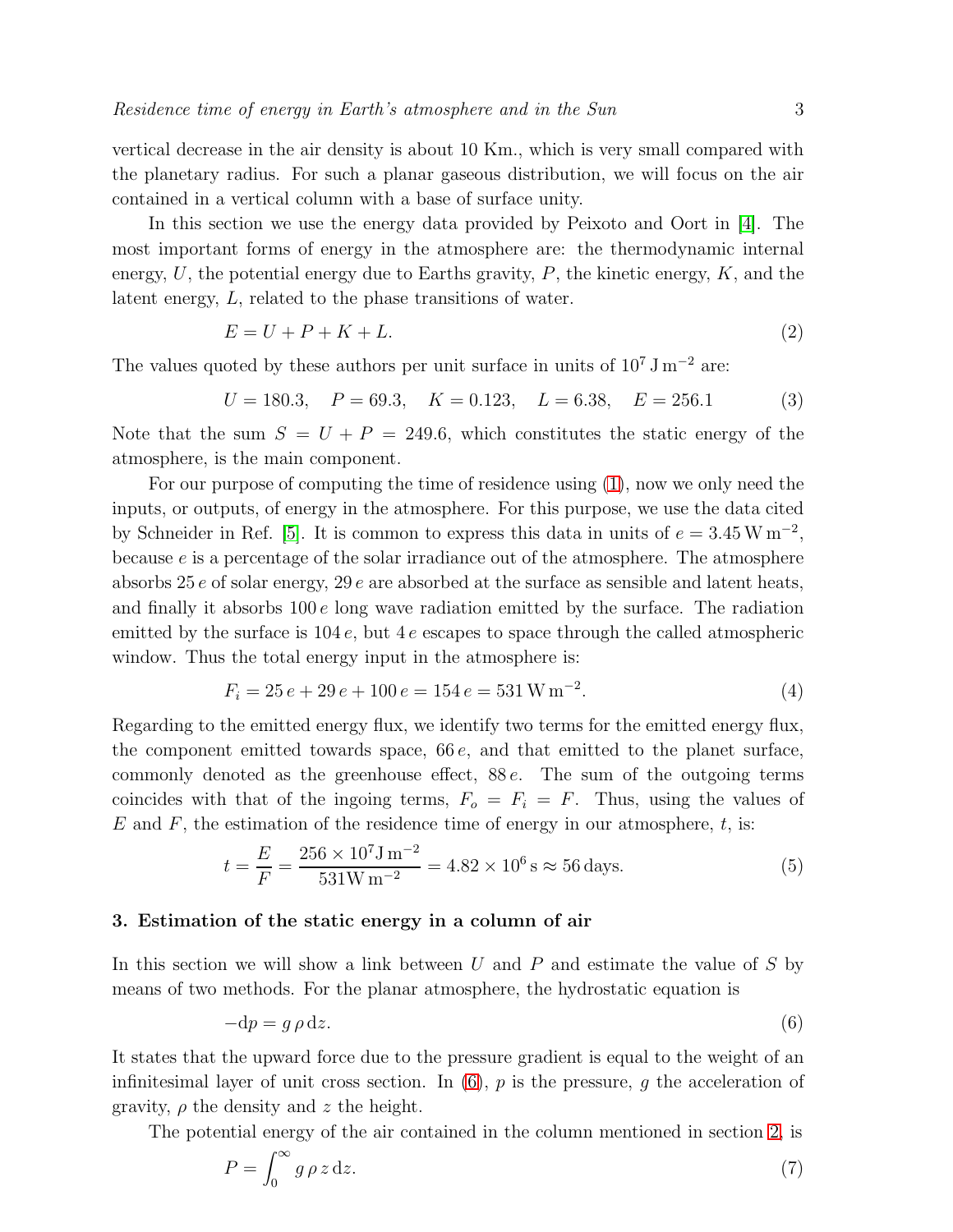The upper limit  $\infty$  stands for a height where pressure can be considered negligible. Inserting  $(6)$  into Eq. $(7)$ , we obtain

<span id="page-3-0"></span>
$$
P = \int_{p_0}^0 -z \, \mathrm{d}p. \tag{8}
$$

And integrating by parts  $d(z p) = z dp + p dz$ . The result for P is:

<span id="page-3-1"></span>
$$
P = \int_{p_0}^{0} -z \, dp = \int_{0}^{\infty} d(z \, p) + \int_{0}^{\infty} p \, dz = 0 + \int_{0}^{\infty} p \, dz. \tag{9}
$$

Regarding the thermal energy in the column,  $U$ ,

$$
U = \int_0^\infty c_v \, \rho \, T \, \mathrm{d}z. \tag{10}
$$

Using the equation of state of ideal gases  $p = \rho RT$  and inserting it in [\(8\)](#page-3-0)

$$
P = \int_0^\infty p \, \mathrm{d}z = \int_0^\infty R \, \rho \, T \, \mathrm{d}z. \tag{11}
$$

Thus, as  $c_v + R = c_p$ 

$$
S = U + P = \int_0^\infty c_v \, \rho \, T \, \mathrm{d}z + R \int_0^\infty \rho \, T \, \mathrm{d}z = c_p \int_0^\infty \rho \, T \, \mathrm{d}z. \tag{12}
$$

 $R, c_v$  and  $c_p$  are the gas constant for dry air, and their specific heats at constant volume and constant pressure, respectively. As for ideal diatomic gases the ratio  $c_p/R = 3.5$ , the computation of  $S$  requires only the calculation of the pressure integral,  $P$ .

$$
S = 3.5 R \int_0^\infty T \rho \, \mathrm{d}z = 3.5 P. \tag{13}
$$

A first method (subindex 1) to estimate  $P$  is using the pressure data provided by the US Standard Atmosphere [\[7\]](#page-6-6). We have approximated the integral [\(9\)](#page-3-1) as the sum:

$$
P_1 = \sum_{0}^{80 \text{ Km}} p_i \Delta z_i. \tag{14}
$$

The results for  $P_1$  and  $S_1$  are:

$$
P_1 = 7.55 \times 10^8 \,\text{J m}^{-2} \tag{15}
$$

$$
S_1 = 2.64 \times 10^9 \,\text{J m}^{-2}.\tag{16}
$$

An alternative second method (subindex 2) to compute  $P$  is to assume that pressure varies with height in an exponential way:

<span id="page-3-2"></span>
$$
p(z) = p_0 \exp(-z/H). \tag{17}
$$

We know from the hypsometric equation that pressure is rigorously exponential with height only if the atmosphere is isothermal. Notwithstanding, using this exponential hypothesis with  $p_0 = 1.01325 \times 10^5$  Pa, and a height scale  $H \approx 6.5$  Km, the fit of the global data pressure (not only in the troposphere) is sufficiently good for our purposes. Thus, adopting  $(17)$ , the results for P and E are:

$$
P_2 = p_0 H = 6.58 \times 10^8 \,\text{J m}^{-2} \tag{18}
$$

$$
S_2 = 3.5p_0 H = 2.3 \times 10^9 \,\text{J m}^{-2} \tag{19}
$$

Note that both approximate methods provide the correct order of magnitude for the energy of a column of air but the first one overestimates  $S_1$  with respect to E.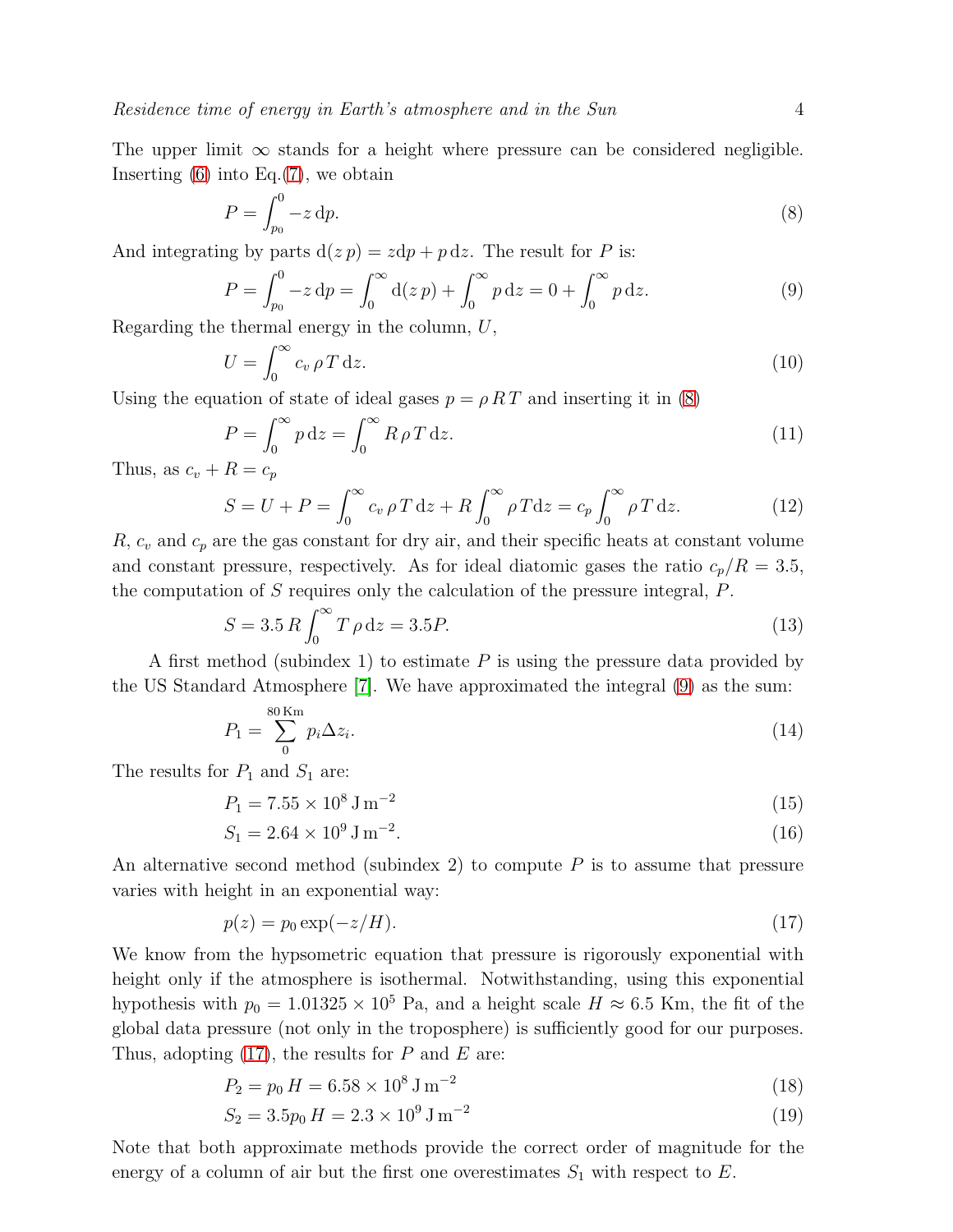# <span id="page-4-0"></span>4. Estimation of the solar energy and the time or residence of energy in the Sun

We assume that a star is in hydrostatic equilibrium under its own gravitation, i.e. the inward directed gravitational force exactly balances the outward directed force due to the gas and radiation pressure. The equation of hydrostatic equilibrium reads as follows:

$$
\frac{\mathrm{d}p}{\mathrm{d}r} = -\rho \frac{\mathrm{d}\phi}{\mathrm{d}r}.\tag{20}
$$

Where  $\phi$  is the gravitational potential of a spherical mass distribution and denoting by  $M_r$  the mass contained in a sphere of radius r

$$
\frac{\mathrm{d}\phi}{\mathrm{d}r} = \frac{GM_r}{r^2}.\tag{21}
$$

Combining the two previous equations, we obtain

<span id="page-4-1"></span>
$$
dp = -\rho \frac{GM_r}{r^2} dr \tag{22}
$$

Now, we multiply both sides of  $(22)$  by  $4\pi r^3$  to obtain

$$
4\pi r^3 \mathrm{d}p = -4\pi r^3 \rho \frac{GM_r}{r^2} \mathrm{d}r = -4\pi \rho GM_r r \mathrm{d}r,\tag{23}
$$

and integrate between  $r = 0$  and  $r = R$ 

<span id="page-4-2"></span>
$$
\int_{p(r=0)}^{p(r=R)} 4\pi r^3 dp = \int_0^R -4\pi \rho GM_r r dr = E_{grav}.
$$
\n(24)

The integral of the left can be performed by parts. Denoting

$$
u = r^3
$$
,  $v = p$ ,  $d(r^3p) = 3r^2drp + r^3dp$ . (25)

Inserting this information in [\(24\)](#page-4-2)

$$
E_{grav} = -3 \int_0^R p \, \mathrm{d}r^3 = -3\mathcal{P} \tag{26}
$$

where  $P$  stands for

<span id="page-4-3"></span>
$$
\mathcal{P} = \int_0^R p \mathrm{d}r^3. \tag{27}
$$

For bound states, like the Sun, where the attractive force is of the type  $r^{-2}$ , the Virial Theorem states that:

$$
E_{therm} = -E_{grav}/2. \tag{28}
$$

And therefore, the total energy fulfills

$$
E = E_{grav} + E_{therm} = \frac{-3}{2}\mathcal{P}
$$
\n(29)

Note that the total energy, E, the gravitational energy, the thermal energy and the integral  $\mathcal P$  are all of the same magnitude. The order of magnitude of the solar energy, E, can be estimated using the pressure data of a Standard Solar Model of the Sun as those found, for example, in [\[8\]](#page-6-7).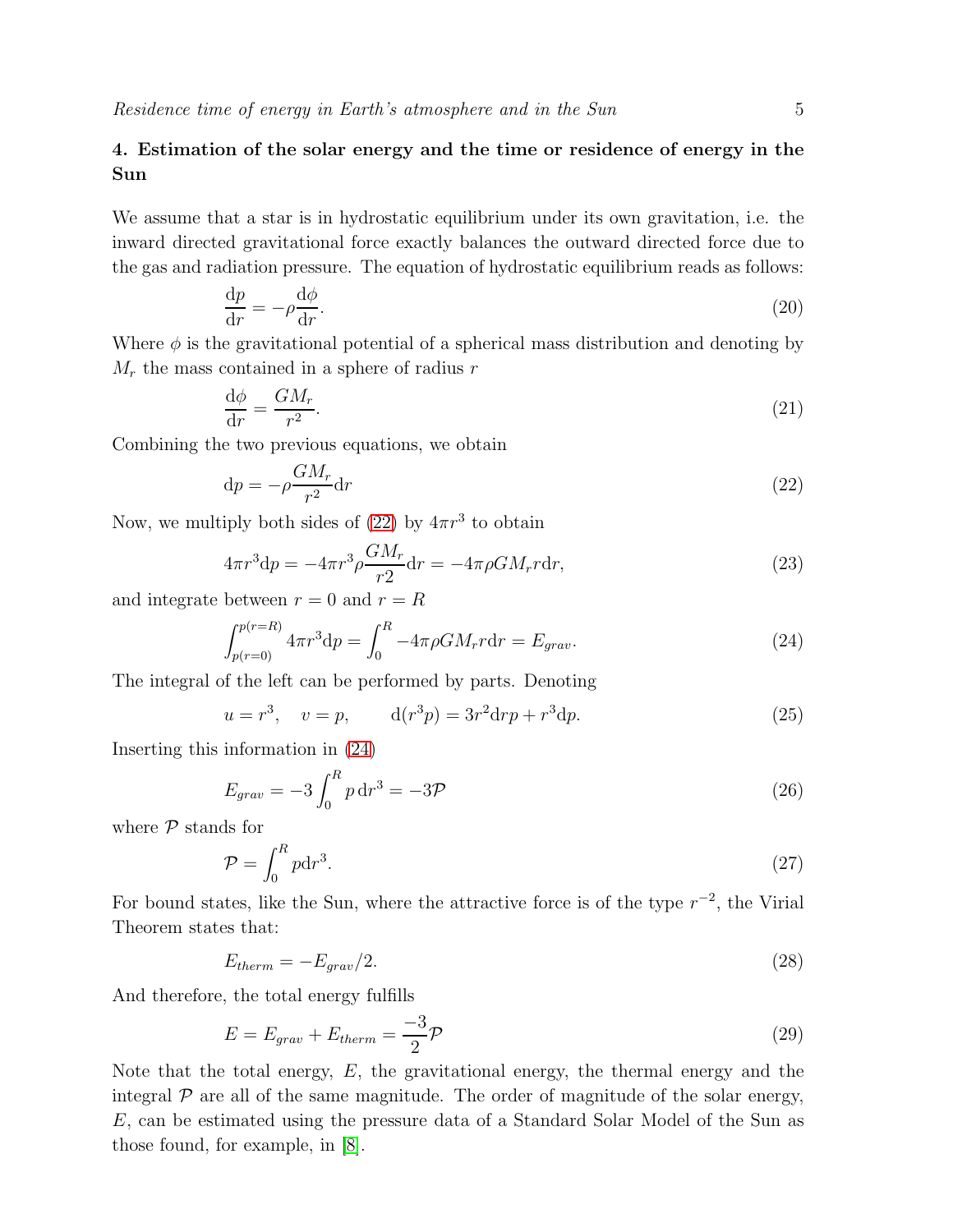Residence time of energy in Earth's atmosphere and in the Sun 6

Using that data, we have have approximated eq.  $(27)$  by the sum of products of the volume of a shell comprised between  $r_i$  and  $r_{i+1}$  times the average pressure in that shell:

<span id="page-5-1"></span>
$$
\mathcal{P} = \int_0^{R_{\odot}} p(r) 4\pi r^2 dr \approx \sum_0^{R_{\odot}} \frac{4\pi}{3} \left( r_{i+1}^3 - r_i^3 \right) \left( \frac{p_{i+1} + p_i}{2} \right). \tag{30}
$$

Where the index i runs from the center up to the surface of the Sun. The result of the sum [\(30\)](#page-5-1) times 3/2, is the estimation of  $||E|| \approx 10^{41}$  J.

The ratio between  $||E||$  and the solar luminosity,  $L_{\odot} = 3.82 \times 10^{26}$  W, is our result for the energy residence time in the Sun:

<span id="page-5-2"></span>
$$
t_{\odot} \approx 2.6 \times 10^7 \text{yr}.\tag{31}
$$

The Kelvin-Helmholtz (K-H) time scale, see for example [\[3\]](#page-6-2), for the Sun is:

$$
t_{KH} = \frac{GM_{\odot}^2}{R_{\odot}L_{\odot}} = 3 \times 10^7 \,\text{yr}.\tag{32}
$$

This time scale is roughly the time needed by the star to settle to equilibrium after a global thermal perturbation.

As mentioned above, for stars in equilibrium, the total energy and the gravitational energy are of the same order of magnitude . The K-H time scale is nothing but

$$
t_{KH} \approx \frac{\|E_{grav}\|}{L_{\odot}}.\tag{33}
$$

Therefore the time of residence of energy computed for the Sun in [\(31\)](#page-5-2) is basically the same thing as the classical K-H time scale. Stix also estimated the same order of magnitude in [\[12\]](#page-6-8) for the time scale of energy transport in the Sun.

#### <span id="page-5-0"></span>5. Discussion

In this paper, we have considered our atmosphere as a big box where energy is in equilibrium, and have estimated its residence time. It amounts to about 56 days. When the same idea is applied to the Sun, we obtain  $t \approx 2.6 \times 10^7$  yr.

In astrophysics, the question: how long a photon might take to get from the core of the Sun to the surface has frequently been put forward. The answer of several authors was  $\approx 10^4$  yr, see [\[9,](#page-6-9) [10\]](#page-6-10), etc. In 1989, Mitalas and Sills [\[11\]](#page-6-11) pointed out that the average step length assumed by previous authors for a photon diffusing through the Sun was too long. Correcting this step length, they obtained  $1.7 \times 10^5$  yr. Finally, invoking the large heat capacity of the interior of the star, Stix [\[12\]](#page-6-8) corrected the previous result up to a time scale of the order of  $3 \times 10^7$  yr, i.e. the K-H time scale.

Bearing in mind the explanation given in section [4,](#page-4-0) our conclusion for the residence time of energy in Earth's atmosphere ( $t \approx 56 \text{ days}$ ) is that this is the equivalent of the K-H time scale for the Sun. Thus, after a global thermal perturbation, the atmosphere would need about a couple of months to return to equilibrium.

The strategy of computing the total energies by the simple way of using tables, US Standard Atmosphere and a Solar Standard Model that can be found in internet, is in our opinion, a very instructive task for a class of undergraduate students.